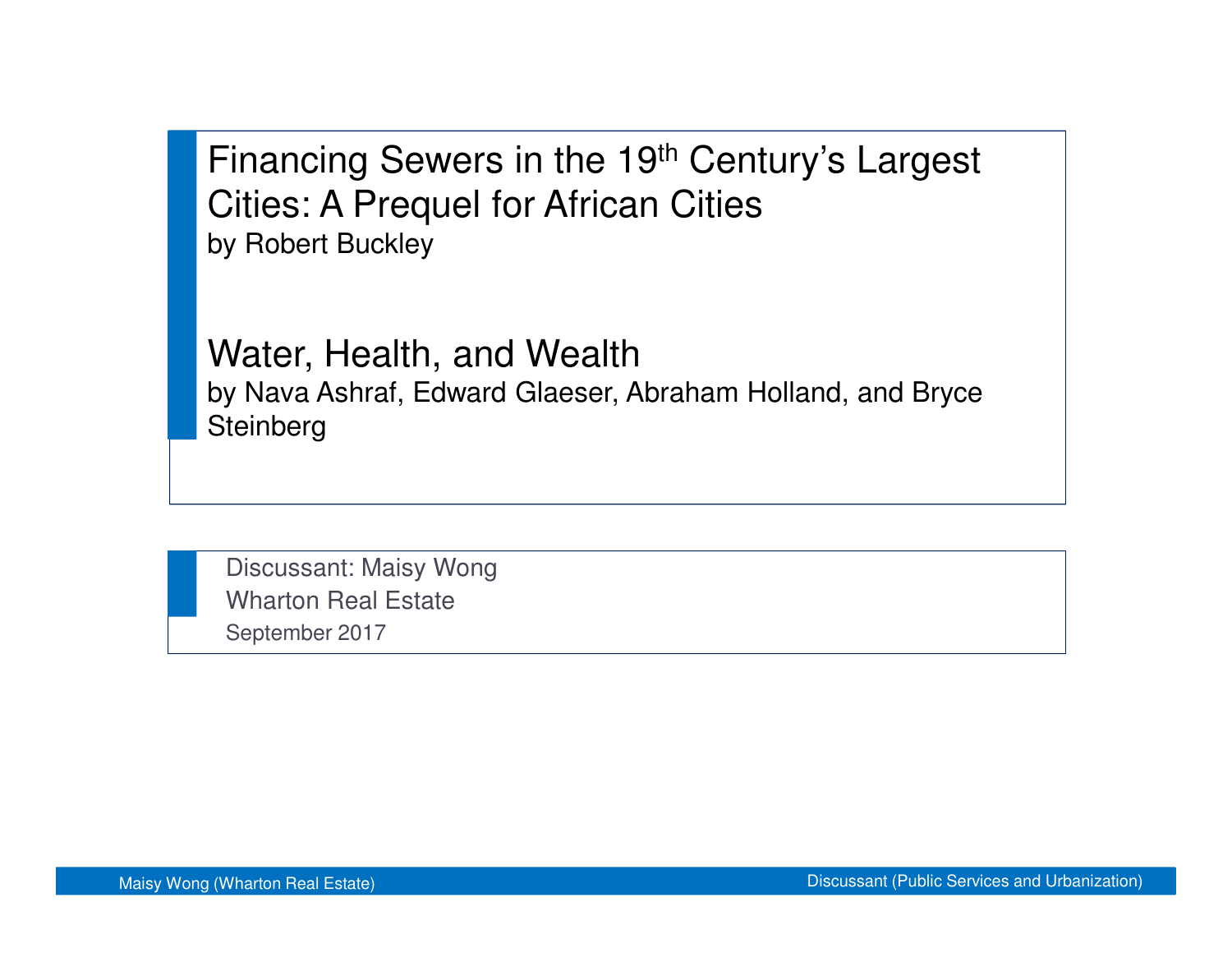#### Important topic

- $\bullet$  Large and complex investment decisions
	- –Cities are capital constrained, land is scarce, persistence
	- **Little Committee** Many competing priorities
- $\bullet$  Wide-ranging implications on people, cities, and growth
	- Service access as "price" affecting migration decisions
	- **Links of the Company**  Feler and Henderson (2011), Ambrus, Field, and Gonzalez (2015), Lagakos, Mobarak, and Waugh (2017)
- $\bullet$  Need for more research
	- Externalities, human capital, migration, institutions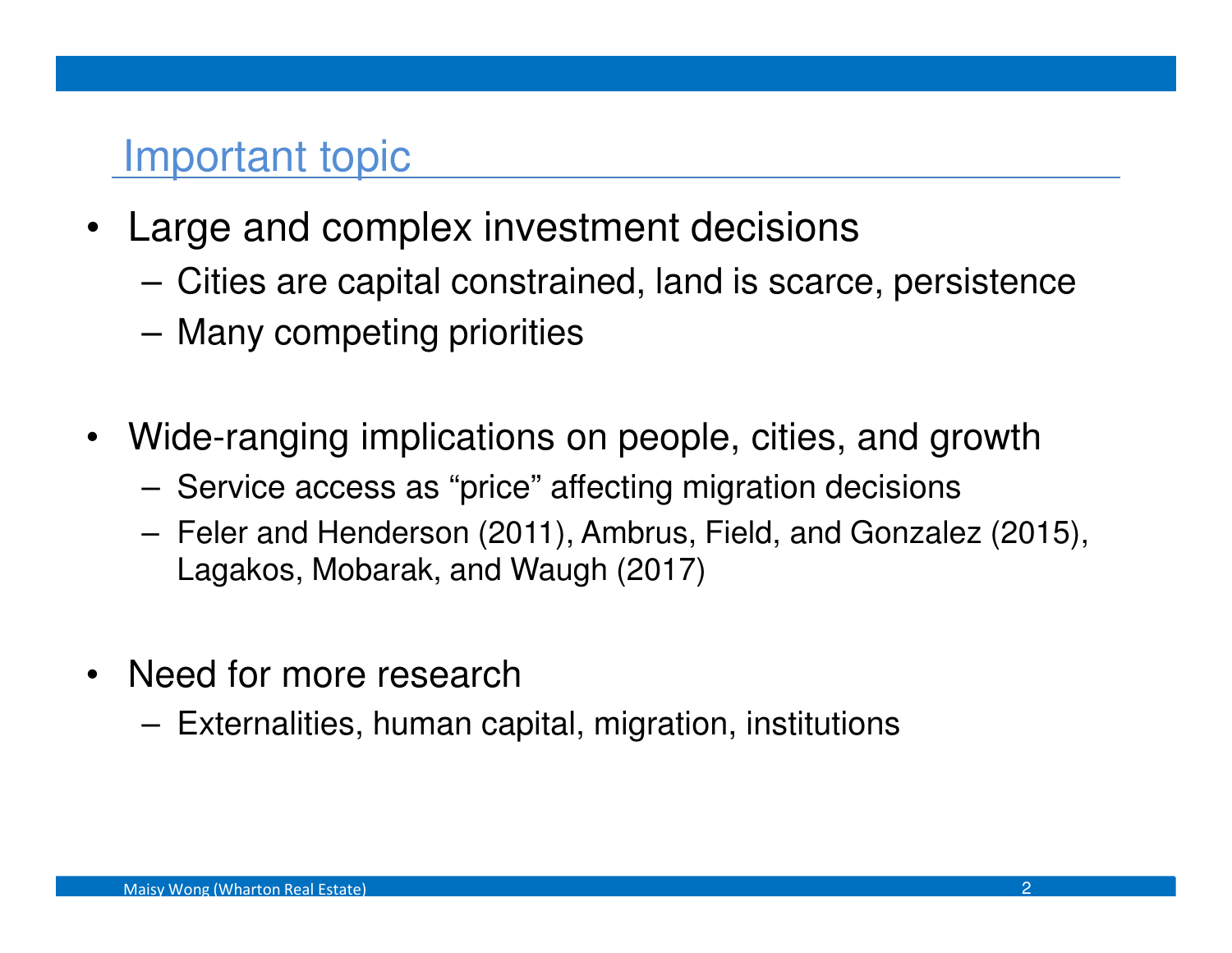### Demand and supply for public services

 $\bullet$ Demand

• Supply

•Role for policy makers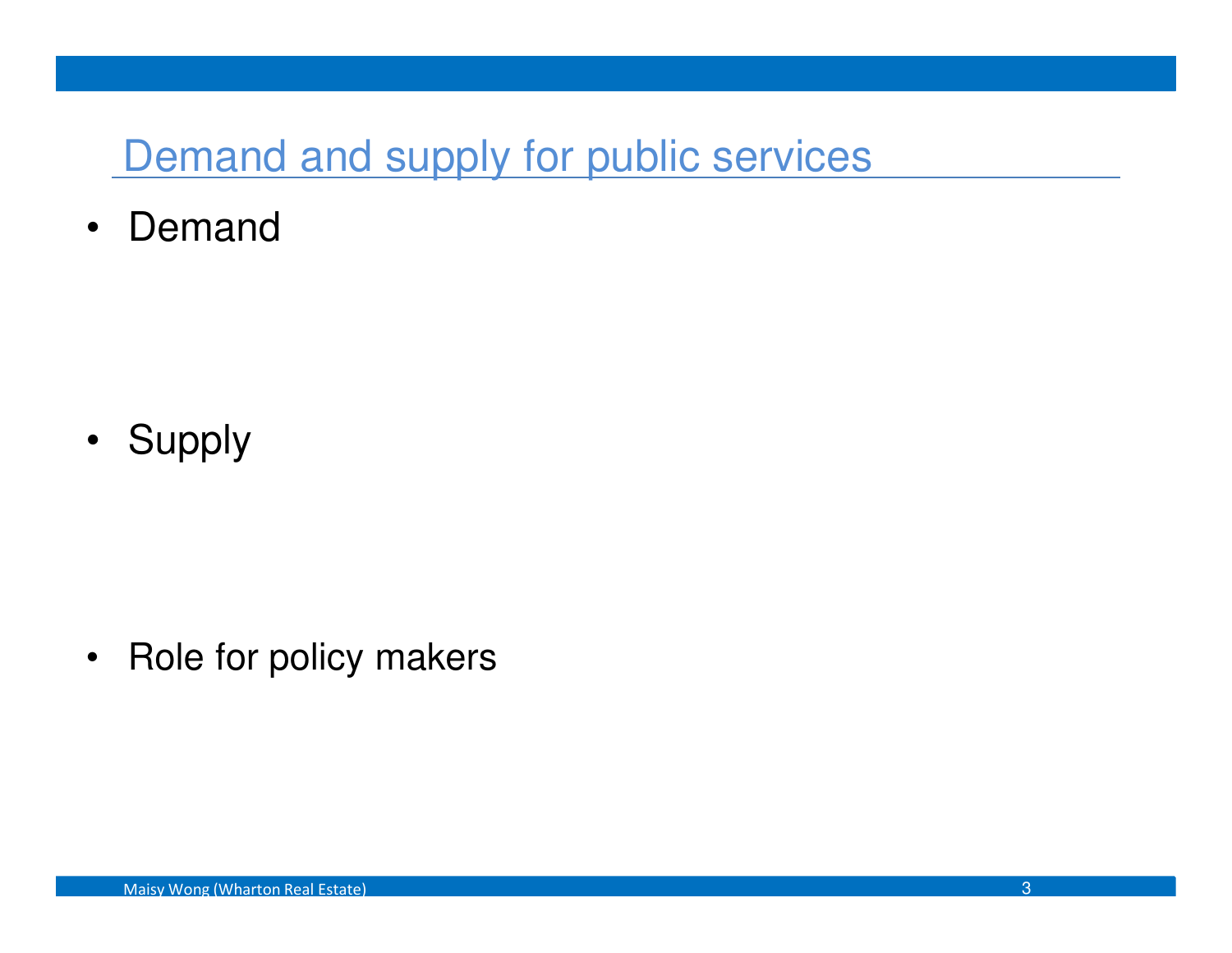### Demand: Water, Health, and Wealth

•Related literature:

> –Privatization of water services in Argentina (Galiani et al., 2005) 8% reduction in child mortality (municipalities from 1990 to 1999)

– Demand for purified water in Zambia (Ashraf et al., 2010) An increase of 100 Kw in the offer price reduces buying by 7 p.p. (11% of mean)Heterogeneity in willingness-to-pay (marginal vs. average consumer)

**Links of the Company**  Exclusion of water services in Brazil (Feler and Henderson, 2011) One SD increase in share of households with water  $\rightarrow$  one SD increase in the arowth rate in the number of households growth rate in the number of households.

–Demand for piped water in Morocco (Devoto et al., 2012) Strong take-up, increase in water consumption, time saved (for leisure)No effect on water-borne diseases, water quality.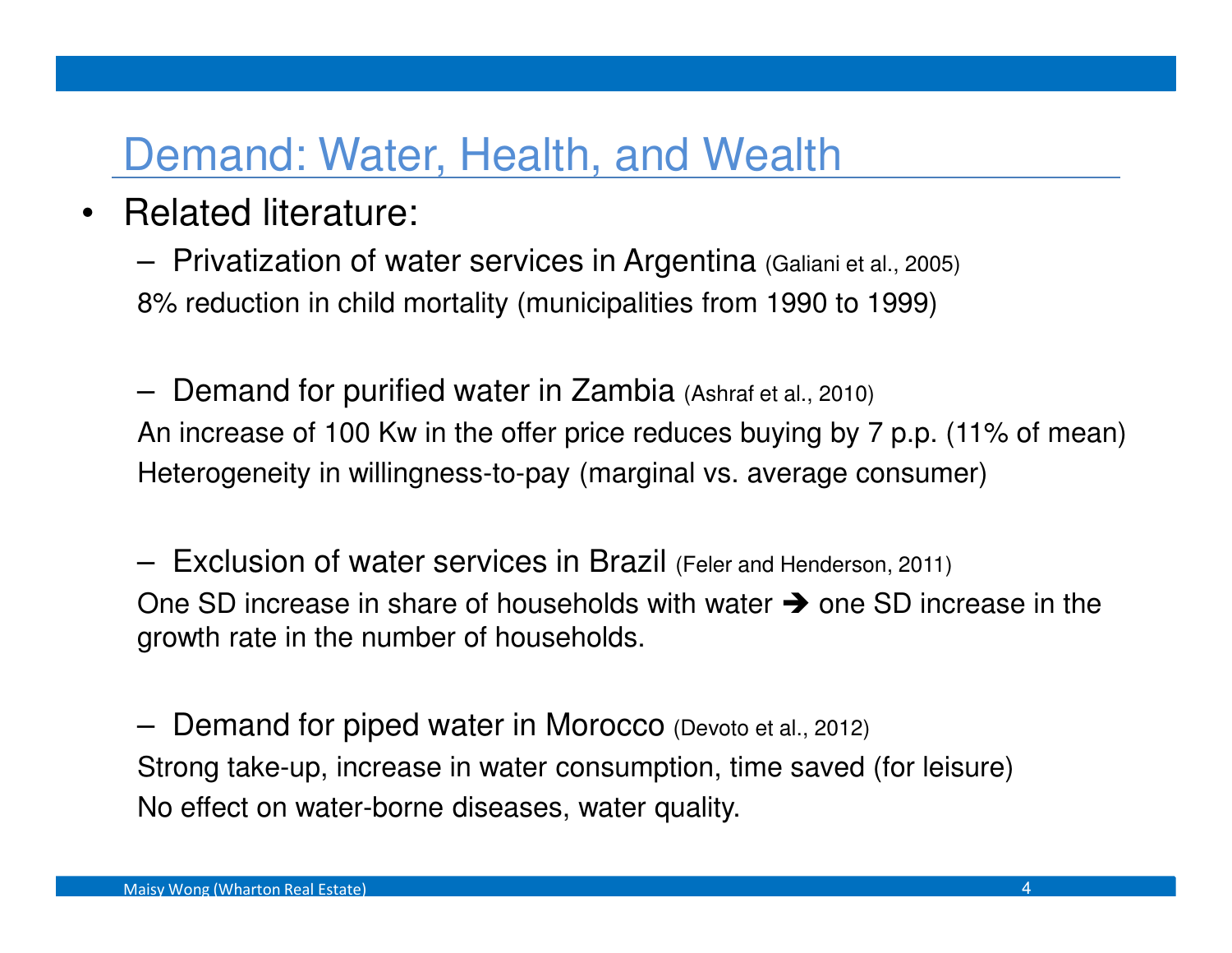## Demand: Water, Health, and Wealth

This paper:

- •Access and reliability
- •Shock: Disruption of supply and importance of maintenance
- • Data:
	- –Administrative + survey + firms
	- –Disaggregated and high frequency
- • Measuring supply disruptions using complaints
	- –Placebo tests: malaria, worms, other complaints
- • Broad set of outcomes: Health, time use, economic activity.
	- –Behavioral adjustments at different frequencies (months/weeks)
- •What about: other sample cuts, inter-temporal shifts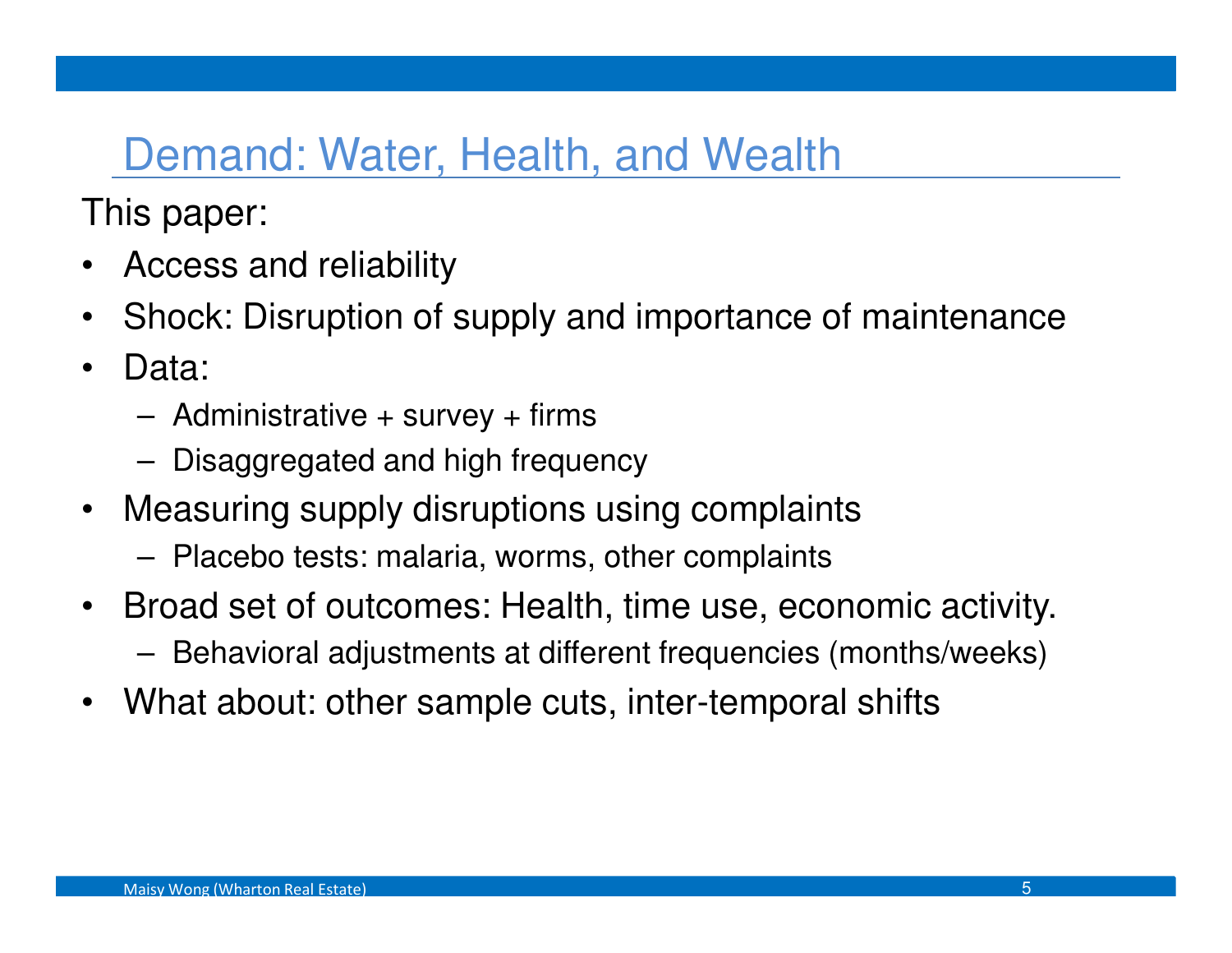# Supply: Financing Sewers

- •Related literature
- •Cross country study of institutions and historical events
- • Rich characterization of frictions to implementing disruptive technologies
	- Not only credit constraint
	- **Lating Community** Implementation issues
	- **Lating Community** Multiple stakeholders
- Implications for today
	- **Lating Community** Inequality and distribution of preferences; localized diseases
	- –Political accountability
	- –Relevant counterfactual?
	- –Implications for other disruptive technologies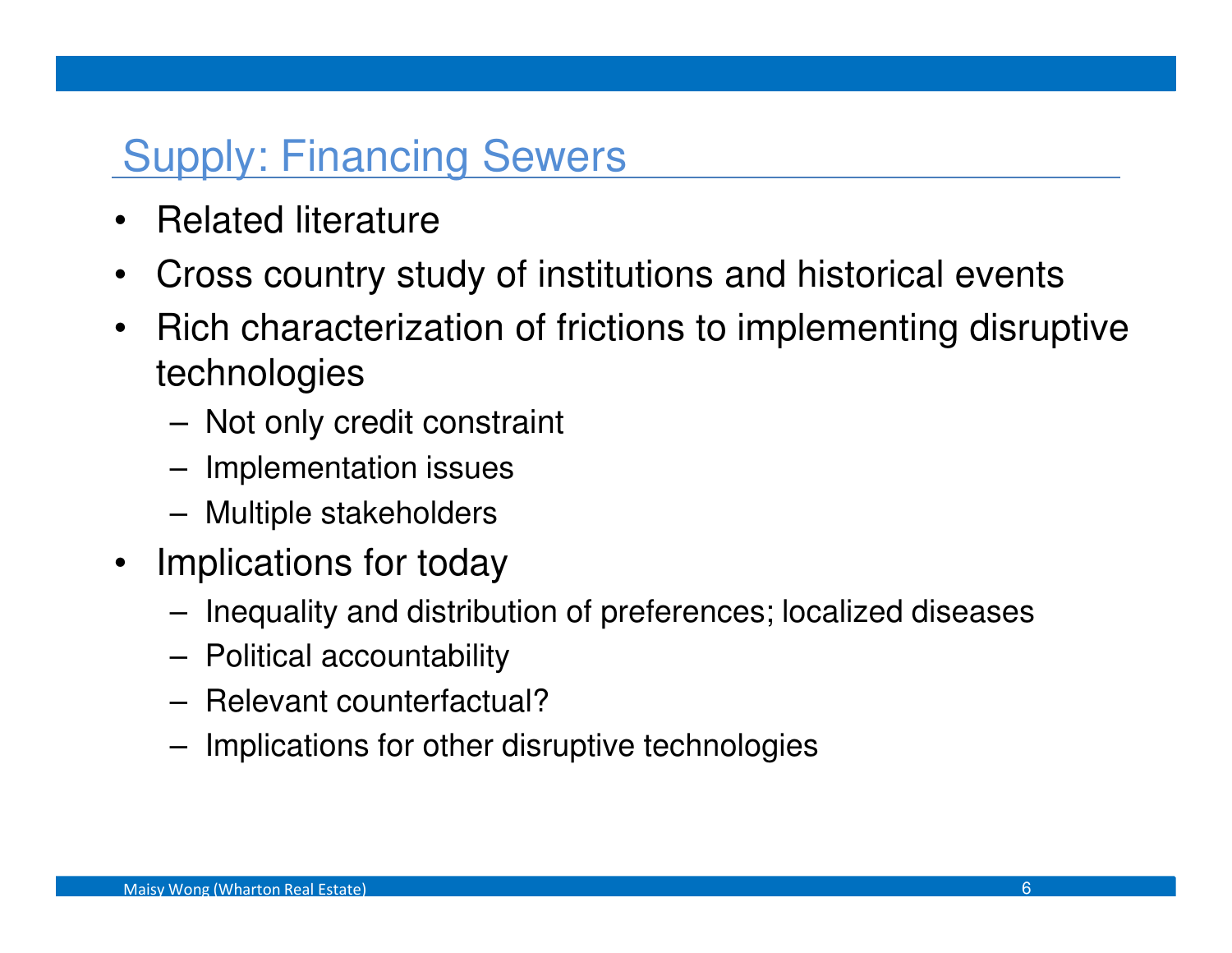### Demand and supply for public services

- $\bullet$  Demand
	- –Water supply: Access, reliability, and maintenance
	- **Lating Community** Distribution of willingness-to-pay
- Supply
	- **Lating Community** Politics of supply
	- –Different technologies and models of supply to consider
- $\bullet$  Role for policy makers
	- –Large fixed costs and externalities
	- –Funding and tax base (capitalization of improvements into land values)
- Other services